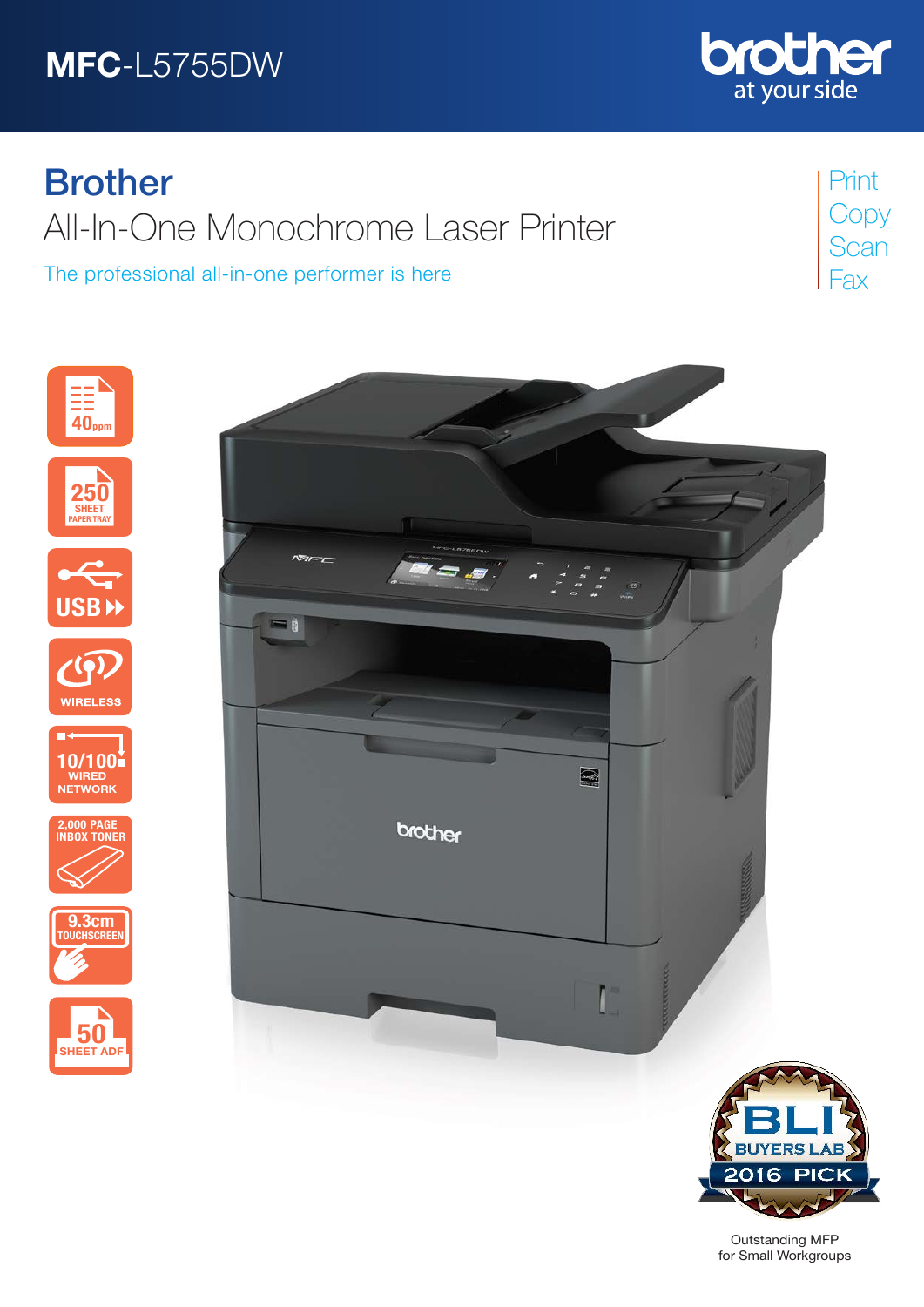# MFC-L5755DW

## **Drother** at your side

# Brother

All-In-One Monochrome Laser Printer

### The professional all-in-one performer is here



## Print **Copy** Scan Fax

#### Print, scan, fax and copy more

efficiently. New improved robust build quality combined with versatile paper handling options gives you outstanding results repeatedly. The new optional highyield toner cartridges significantly reduces your print spend, making this machine the ideal print partner for your office..

## Top Features:

Fast print speeds of up to 40ppm

Fast scan speeds of up to 48ipm

Combined paper input of 300 sheets

Automatic 2-Sided Printing

High-Yield Replacement Cartridges - Optional high yield 8,0001 page toner cartridge

Intuitive 9.3cm touchscreen LCD display

High speed wired (10Base-T/100 Base-TX) and wireless (IEEE 802.11b/g/n) network interfaces

Wi-Fi Direct™

#### Maximise Performance

- Significantly improve office productivity levels thanks to fast print and scan speeds of 40ppm/48ipm
- Maximise performance with high speed wired (10Base-T/100Base-TX) and wireless (IEEE 802.11b/g/n) network interfaces
- **Business users can easily print from and scan to mobile devices**
- The incredible easy to use 9.3cm touchscreen user interface allows users to customise their screens
- **Improved productivity with scanning of up to 24 pages a minute and up** to 48ipm when scanning 2-sided (Mono)

### Complete Piece of Mind-Workgroup Reliability

- New build technology gives complete reliability enabling you to print up to 3,500 pages per month
- **50 page Auto document feeder and high speed scanning for seamless** document management
- Outstanding paper handling options with a standard paper capacity of 300 expandable to 1,340

#### Low running costs

Designed for demanding high volume print environments the MFC-L5755DW includes a  $2,000<sup>1</sup>$  page yield toner cartridge and can take an optional  $3,000<sup>1</sup>$ page toner cartridge or 8,0001 page toner cartridge to lower your running costs even further

### Meeting Your IT Challenges

Modern businesses demand the highest levels of security. With Secure Function Lock 3.0, Active directory connectivity and Internet Protocol Security (IPsec). Plus, the range features Print Archive, Secure Reset and Certificate Management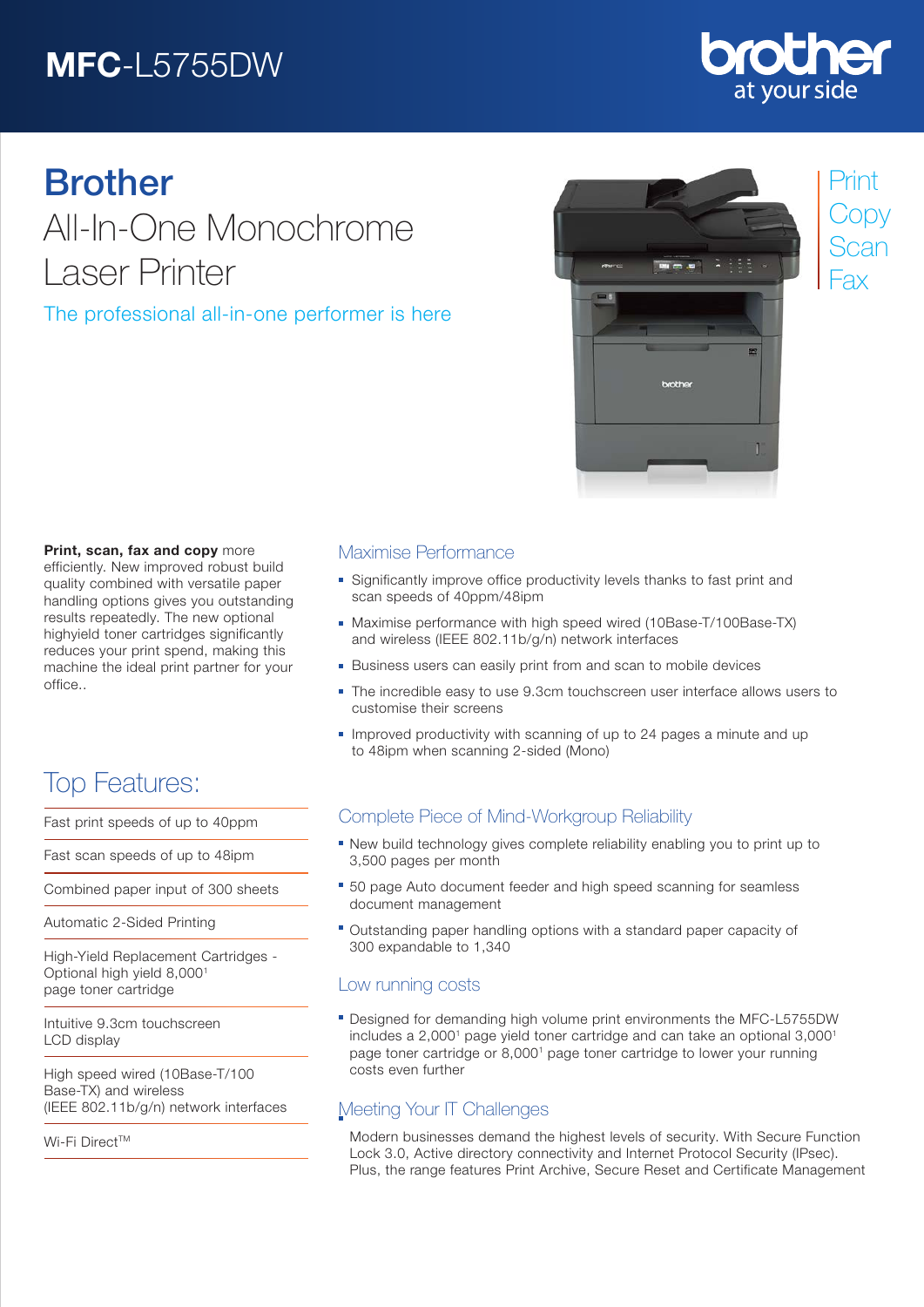#### **General**

| <b>Technology</b>                  | Electrophotographic Laser Printer                                                                                                                                                                            |
|------------------------------------|--------------------------------------------------------------------------------------------------------------------------------------------------------------------------------------------------------------|
| <b>Laser Classification</b>        | Class 1 Laser Product (IEC60825-1:2007)                                                                                                                                                                      |
| <b>Processor</b>                   | Cortex-A9 800MHz                                                                                                                                                                                             |
| <b>Memory</b>                      | 256MB                                                                                                                                                                                                        |
| <b>Local Interface</b>             | Hi-Speed USB 2.0                                                                                                                                                                                             |
| <b>Wired Network Interface</b>     | 10Base-T/100Base-TX                                                                                                                                                                                          |
| <b>Colour Touchscreen</b>          | 9.3cm Colour Touchscreen                                                                                                                                                                                     |
| <b>Shortcuts</b>                   | 48                                                                                                                                                                                                           |
| Print                              |                                                                                                                                                                                                              |
| <b>Print Speed Standard (A4)</b>   | Up to 40ppm (pages per minute)                                                                                                                                                                               |
| Print Speed 2-Sided (A4)           | Up to 20 sides per minute<br>(10 sheets per minute)                                                                                                                                                          |
| Resolution                         | Up to 1,200 x 1,200 dpi                                                                                                                                                                                      |
| <b>Quiet Mode</b>                  | A mode to reduce the printing noise by<br>reducing the print speed to 25ppm                                                                                                                                  |
| <b>Automatic 2-Sided Printing</b>  | Print on to both sides of the paper                                                                                                                                                                          |
| <b>FPOT (First Print Out Time)</b> | Less than 8 seconds from ready mode                                                                                                                                                                          |
| <b>Warm Up Time</b>                | Less than 3 seconds from sleep mode                                                                                                                                                                          |
| <b>Print Languages</b>             | PCL6, BR-Script3 (PostScript®3™ Language<br>Emulation), IBM Proprinter XL, Epson FX-850<br>PDF version1.7, XPS version 1.0                                                                                   |
| <b>Embedded Fonts (PCL)</b>        | 66 scalable fonts, 12 bitmap fonts,<br>13 barcodes                                                                                                                                                           |
| <b>Embedded Fonts (Postscript)</b> | 66 scalable fonts                                                                                                                                                                                            |
| <b>Embedded Barcodes (PCL)</b>     | Code39, Interleaved 2 of 5, FIM<br>(US-PostNet), Post Net (US-PostNet), EAN-8,<br>EAN-13, UPC-A, UPC-E, Codabar, ISBN<br>(EAN), ISBN (UPC-E), Code128 (set A, set B,<br>set C), EAN128 (set A, set B, set C) |

#### Printer Functions

| $N$ -up Printing <sup>3</sup>     | Reduce up to 2, 4, 9, 16 or 25 A4 pages into<br>just one A4 page<br>(Mac, up to 2, 4, 6, 9, or 16)           |
|-----------------------------------|--------------------------------------------------------------------------------------------------------------|
| Poster Printing <sup>4</sup>      | Enlarge 1 A4 page into a poster using 4, 9,<br>16 or 25 A4 pages                                             |
| <b>Watermark Printing4</b>        | Watermark your documents with predefined<br>text or with your own user-defined messages                      |
| <b>ID Printing4</b>               | Add identification to your printed documents<br>(date & time, short custom message or<br>PC username)        |
| Manual 2-Sided Print <sup>4</sup> | Manual 2-sided printing<br>(recommended for media not<br>supported by automatic 2-sided print)               |
| <b>Booklet Printing4</b>          | Print documents in A5 booklet format using<br>automatic or manual 2-sided print                              |
| Skip Blank Page <sup>4</sup>      | Ignores any blank pages in your documents<br>by not printing them                                            |
| Print Profiles <sup>3</sup>       | Store your favourite driver settings as profiles<br>to easily recall them                                    |
| Print Text In Black <sup>4</sup>  | Converts all colour text in your documents to<br>solid black when printed                                    |
| Print Archive <sup>4</sup>        | An electronic carbon copy feature that saves<br>an electronic copy of all printed documents<br>as a PDF file |
| Carbon Copy <sup>4</sup>          | Prints additional copies of the same<br>document to paper taken from additional<br>paper trays               |

#### Printer Driver

| <b>Windows®</b>                                                | Windows <sup>®</sup> 10 (32 & 64 bit editions)<br>Windows® 8 (32 & 64 bit editions)<br>Windows <sup>®</sup> 7 (32 & 64 bit editions)<br>Windows Vista® (32 & 64 bit editions)<br>Windows® XP Professional (32 & 64 bit<br>editions) Windows® XP Home<br>Windows® Server 2012, 2012R2 & 2008R2<br>Windows® Server 2008 (32 & 64 bit editions)<br>Windows® Server 2003 (32 & 64 bit editions) |
|----------------------------------------------------------------|---------------------------------------------------------------------------------------------------------------------------------------------------------------------------------------------------------------------------------------------------------------------------------------------------------------------------------------------------------------------------------------------|
| Macintosh <sup>5</sup>                                         | OS X 10.8.5, 10.9.x, 10.10.x, 10.11.x                                                                                                                                                                                                                                                                                                                                                       |
| Linux <sup>5</sup>                                             | CUPS, LPD/LPRng (32 & 64 bit editions)                                                                                                                                                                                                                                                                                                                                                      |
| <b>PostScript Universal</b><br><b>Printer Driver</b>           | Driver for Windows <sup>®</sup> that enables you to print<br>to any network or locally-connected Brother<br>laser printer that supports PostScript                                                                                                                                                                                                                                          |
| <b>PCL Driver</b>                                              | Universal PCL5e generic driver                                                                                                                                                                                                                                                                                                                                                              |
| <b>Mobile/Web Based Printing &amp; Scanning</b>                |                                                                                                                                                                                                                                                                                                                                                                                             |
| <b>Brother iPrint&amp;Scan</b><br>(Android)                    | Print from, scan to, send faxes, preview<br>received faxes, preview copies and check<br>the machine status from an Android device                                                                                                                                                                                                                                                           |
| <b>Brother iPrint&amp;Scan</b><br>(iPad / iPhone / iPod)       | Print from, scan to, send faxes, preview<br>received faxes, preview copies and check<br>the machine status from an iPad / iPhone /<br>iPod Touch                                                                                                                                                                                                                                            |
| <b>Brother iPrint&amp;Scan</b><br>(Windows <sup>®</sup> Phone) | Print from and scan to a smart phone<br>running the Windows® Phone Operating<br>System                                                                                                                                                                                                                                                                                                      |
| <b>Brother Print&amp;Scan</b><br>(Windows® 8 & RT)             | Print from and scan to a Windows® 8 or<br><b>Windows RT Tablet</b>                                                                                                                                                                                                                                                                                                                          |
| Google Cloud Print 2.0 <sup>6</sup>                            | Print most common file types from any<br>Google Cloud Print enabled application                                                                                                                                                                                                                                                                                                             |
| <b>AirPrint</b>                                                | Print most common file types from any<br>AirPrint enabled application                                                                                                                                                                                                                                                                                                                       |
| Mopria                                                         | Print most common file types from Mopria<br>supported Android devices                                                                                                                                                                                                                                                                                                                       |
| <b>Android Print Service Plugin</b>                            | Print from Android devices without a<br>dedicated App                                                                                                                                                                                                                                                                                                                                       |
| Evernote™ <sup>6</sup>                                         | Print from and scan to Evernote™ without<br>using a PC                                                                                                                                                                                                                                                                                                                                      |
| Box <sup>6</sup>                                               | Print from and scan to Box without using a<br>РC                                                                                                                                                                                                                                                                                                                                            |
| Dropbox <sup>6</sup>                                           | Print from and scan to Dropbox without<br>using a PC                                                                                                                                                                                                                                                                                                                                        |
| Google Drive™ <sup>6</sup>                                     | Print from and scan to Google Drive™<br>without using a PC                                                                                                                                                                                                                                                                                                                                  |
| OneDrive <sup>6</sup>                                          | Print from and scan to Microsoft <sup>®</sup> OneDrive<br>without using a PC                                                                                                                                                                                                                                                                                                                |
| Picasa™ <sup>6</sup>                                           | Print from and scan to Picasa™ without<br>using a PC                                                                                                                                                                                                                                                                                                                                        |
| Flickr®6                                                       | Print from and scan to Flickr <sup>®</sup> without using<br>a PC                                                                                                                                                                                                                                                                                                                            |
| Facebook®6                                                     | Print from and scan to Facebook <sup>®</sup> without<br>using a PC                                                                                                                                                                                                                                                                                                                          |
| OneNote <sup>6</sup>                                           | Scan to Microsoft <sup>®</sup> OneNote without using<br>a PC                                                                                                                                                                                                                                                                                                                                |

1 Approx declared yield value in accordance with ISO/IEC19752.<br>2 Calculated with 80g/m° paper.<br>3 Windows® & Mac® only.<br>5 Optional free download from the Brother Solutions Centre **http://support.brother.com**<br>5 Optional fre

7 Maximum number of printed pages per month can be used to compare designed durability between like Brother products.<br>For maximum printer life, it is best to choose a printer with a duty cycle that far exceeds your print r

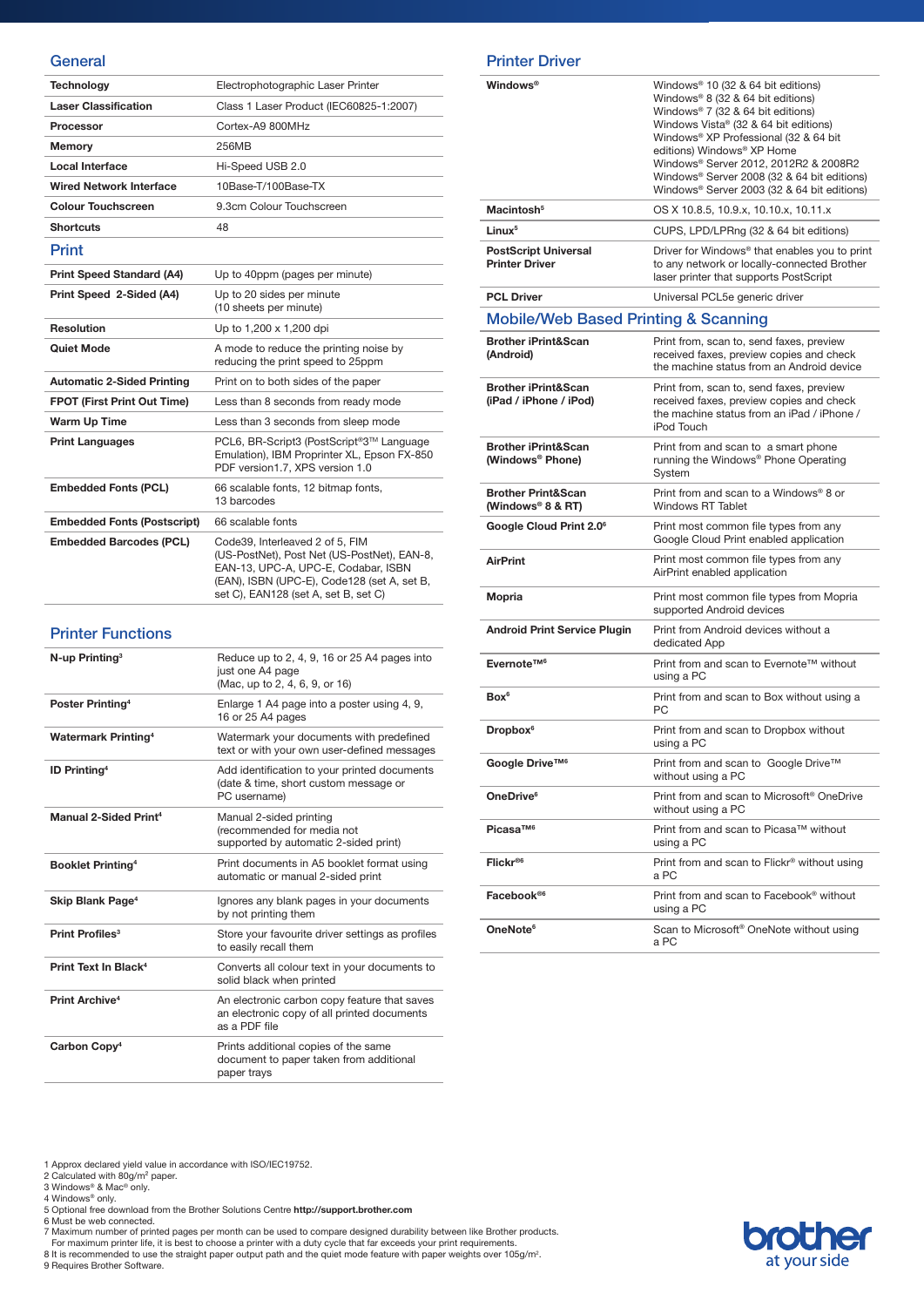| <b>USB Host</b>                                          |                                                                                                                                                                                                                      |
|----------------------------------------------------------|----------------------------------------------------------------------------------------------------------------------------------------------------------------------------------------------------------------------|
| <b>Direct Print</b>                                      | Print directly from a USB flash memory drive.<br>The supported file formats include: PDF<br>version1.7, JPEG, Exif+JPEG, PRN<br>(created by own printer driver), TIFF<br>(scanned by Brother model), XPS version 1.0 |
| <b>Direct Scan</b>                                       | Scan directly to a USB flash memory drive.<br>The supported file formats include: PDF,<br>PDF/A, Secure PDF, Signed PDF, JPEG,<br><b>XPS, TIFF</b>                                                                   |
| Scan                                                     |                                                                                                                                                                                                                      |
| <b>Scanner Type</b>                                      | Dual CIS (Contact Image Sensor)                                                                                                                                                                                      |
| <b>Automatic 2-Sided Scan</b>                            | Yes                                                                                                                                                                                                                  |
| <b>Colour &amp; Mono Scanning</b>                        | Yes                                                                                                                                                                                                                  |
| <b>Scan Speed Mono</b>                                   | 24ipm (images per minute)                                                                                                                                                                                            |
| 2 Sided Scan Speed Mono                                  | 48ipm (images per minute)                                                                                                                                                                                            |
| <b>Scan Speed Colour</b>                                 | 20ipm (images per minute)                                                                                                                                                                                            |
| 2 Sided Scan Speed Colour                                | 34ipm (images per minute)                                                                                                                                                                                            |
| <b>Scan Resolution from ADF</b>                          | Up to 600 x 600dpi                                                                                                                                                                                                   |
| <b>Scan Resolution from</b><br><b>Scanner Glass</b>      | Up to 1,200 x 1,200dpi                                                                                                                                                                                               |
| <b>Interpolated Scan Resolution</b>                      | Up to 19,200 x 19,200dpi                                                                                                                                                                                             |
| <b>Colour Depth</b>                                      | 16,777,216 colour variations (24 bit)                                                                                                                                                                                |
| <b>Grey Scale</b>                                        | 256 shades of grey (8 bit)                                                                                                                                                                                           |
| <b>Standard Functions<sup>9</sup></b>                    | Scan to USB, E-mail, OCR, Image & File                                                                                                                                                                               |
| <b>Network Scanning</b>                                  | Scan to network folder (Windows® only),<br>FTP, SFTP, Email Server <sup>5</sup> , SharePoint (Local<br>infrastructure only) & Easy Scan to Email <sup>6</sup>                                                        |
| Cloud Scanning <sup>6</sup>                              | Scan direct to Evernote™, Box, Dropbox,<br>Google Drive™, OneDrive, Picasa, Flickr,<br>Facebook, Evernote™, OneNote                                                                                                  |
| <b>Scan Features</b>                                     | Remove Background, Skip Blank Page, ID<br>Scan <sup>4</sup> , 1 to 2 Scan <sup>4</sup> , Auto Deskew from ADF,<br>Split PDF                                                                                          |
| Scan To Microsoft Office <sup>6</sup>                    | Scan to Microsoft <sup>®</sup> Word, Microsoft <sup>®</sup> Excel &<br>Microsoft <sup>®</sup> PowerPoint                                                                                                             |
| <b>Scan to Searchable PDF</b>                            | Scan documents to searchable PDF files                                                                                                                                                                               |
| <b>Scan to SharePoint</b><br>(Local infrastructure only) | Scan documents directly into SharePoint                                                                                                                                                                              |
| Outline & Scan <sup>6</sup>                              | Draw around items to either scan a section or<br>remove a section from the original document                                                                                                                         |
| Windows <sup>®</sup> Web Services                        | Scan direct into Windows®                                                                                                                                                                                            |

(from Windows® 7 & onwards) without needing to install a scanner driver

Scanning

| Windows®                             | TWAIN. ISIS <sup>5</sup> & WIA<br>Windows® 10 (32 & 64 bit editions)<br>Windows® 8 (32 & 64 bit editions),<br>Windows® 7 (32 & 64 bit editions),<br>Windows Vista® (32 & 64 bit editions),<br>Windows <sup>®</sup> XP Professional<br>(32 & 64 bit editions) Windows® XP Home<br>(ISIS driver not supported by Windows XP) |
|--------------------------------------|----------------------------------------------------------------------------------------------------------------------------------------------------------------------------------------------------------------------------------------------------------------------------------------------------------------------------|
| Macintosh <sup>5</sup>               | <b>TWAIN &amp; ICA</b><br>OS X 10.8.5, 10.9.x, 10.10.x, 10.11.x                                                                                                                                                                                                                                                            |
| Linux <sup>5</sup>                   | SANE (32 & 64 bit editions)                                                                                                                                                                                                                                                                                                |
| Copy                                 |                                                                                                                                                                                                                                                                                                                            |
| Speed - (A4)                         | Up to 40cpm (copies per minute)                                                                                                                                                                                                                                                                                            |
| <b>Automatic 2-Sided Copy</b>        | Yes                                                                                                                                                                                                                                                                                                                        |
| FCOT (First Copy Time Out)           | Less than 10 seconds from ready mode                                                                                                                                                                                                                                                                                       |
| Resolution                           | Up to 1,200 x 600dpi                                                                                                                                                                                                                                                                                                       |
| Multi-Copying/Stack/Sort             | Makes up to 99 copies of each page / Stacks<br>or Sorts                                                                                                                                                                                                                                                                    |
| <b>Enlargement/Reduction Ratio</b>   | Reduce or Increase document sizes from<br>25% to 400% in 1% increments                                                                                                                                                                                                                                                     |
| N in 1 Copying                       | Allows the user to compress 2 or 4 pages on<br>to a single A4 sheet                                                                                                                                                                                                                                                        |
| 2in1 ID Copying                      | Allows the user to copy both sides of an<br>ID card to a single A4 sheet                                                                                                                                                                                                                                                   |
| <b>Grey Scale</b>                    | 256 shades of grey (8 bit)                                                                                                                                                                                                                                                                                                 |
| <b>Receipt Copying</b>               | Produces clearer copies of receipts                                                                                                                                                                                                                                                                                        |
| Outline & Copy <sup>6</sup>          | Draw around items to either copy a section<br>or remove a section from the original<br>document                                                                                                                                                                                                                            |
| <b>Enlarge Text Copy<sup>6</sup></b> | Makes reading copied documents easier if<br>the size of the text on the original document<br>is small                                                                                                                                                                                                                      |
| <b>Address Book</b>                  |                                                                                                                                                                                                                                                                                                                            |
| <b>Speed Dials</b>                   | 300 locations for E-mail addresses and<br>fax numbers                                                                                                                                                                                                                                                                      |
| Group Dial                           | A combination of up to 20 groups can be<br>stored for broadcasting                                                                                                                                                                                                                                                         |

LDAP<sup>5</sup> The ability to connect to an external LDAP

Exchange

enabled address book, like Microsoft®

Scanner Driver

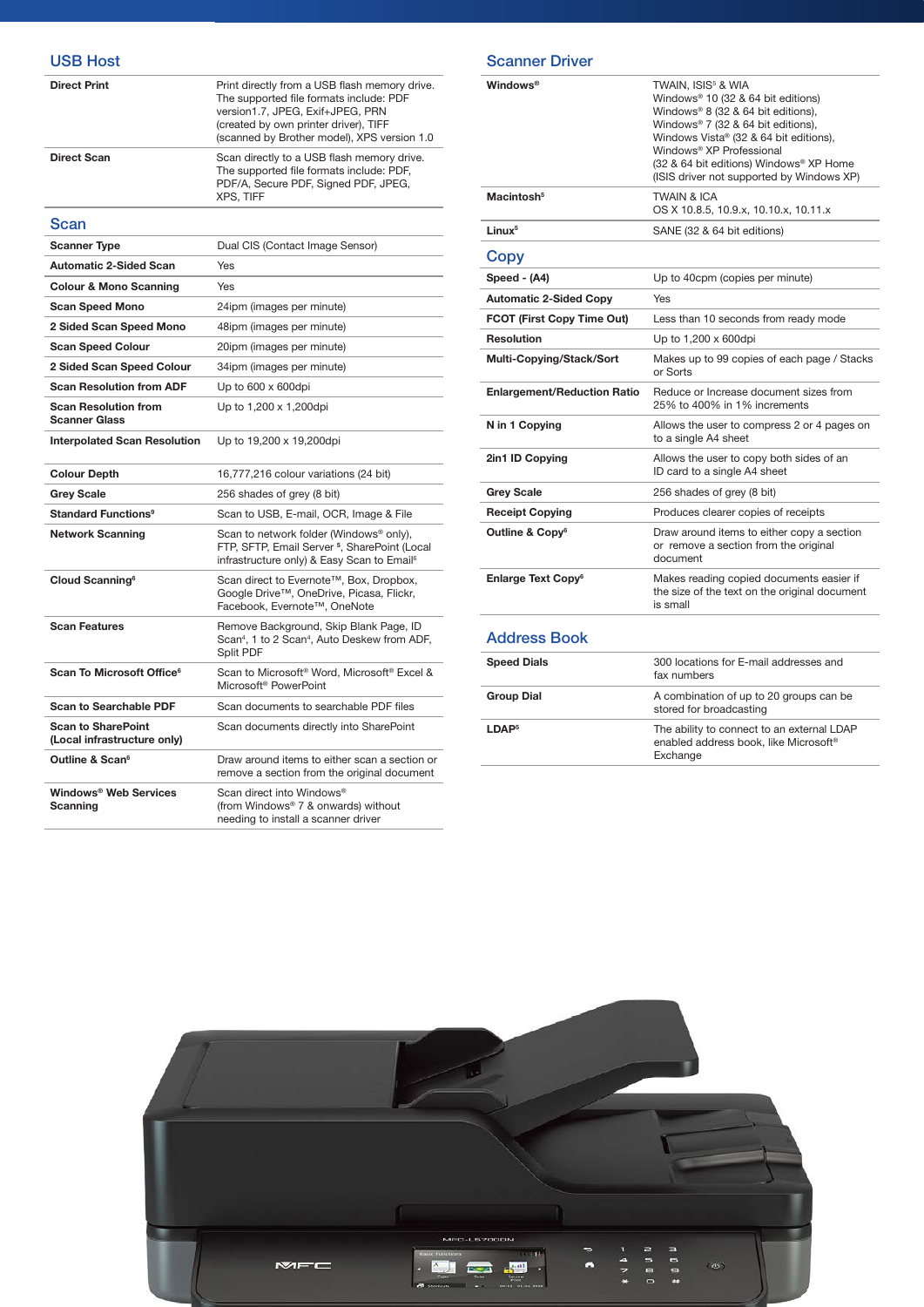| <b>Network &amp; Security</b>             |                                                                                                                                                                                                                                                                                                                                                                              |
|-------------------------------------------|------------------------------------------------------------------------------------------------------------------------------------------------------------------------------------------------------------------------------------------------------------------------------------------------------------------------------------------------------------------------------|
| <b>Wired Network</b>                      | Built in Ethernet 10Base-T/100Base-TX                                                                                                                                                                                                                                                                                                                                        |
| <b>Wireless Network</b>                   | IEEE 802.11b/g/n (Infrastructure Mode /<br>Adhoc Mode)                                                                                                                                                                                                                                                                                                                       |
| Wi-Fi Direct™                             | Print wirelessly without having to go through<br>a wireless access point (both automatic and<br>manual methods supported)                                                                                                                                                                                                                                                    |
| <b>Wireless Set-Up Support</b>            | Wi-Fi Protected Setup (WPS)                                                                                                                                                                                                                                                                                                                                                  |
| <b>Wireless Applications</b>              | Vertical Pairing                                                                                                                                                                                                                                                                                                                                                             |
| <b>Network Protocols</b>                  | TCP/IP (IPv4 and IPv6)                                                                                                                                                                                                                                                                                                                                                       |
| IP <sub>v4</sub>                          | ARP, RARP, BOOTP, DHCP, APIPA(Auto IP),<br>WINS/NetBIOS name resolution, DNS Re-<br>solver, mDNS, LLMNR responder, LPR/LPD,<br>Custom Raw Port/Port9100, POP3, SMTP<br>Client, IPP/IPPS, FTP Client and Server,<br>CIFS Client, TELNET Server, SNMPv1/v2c/<br>v3, HTTP/HTTPS server, TFTP client and<br>server, ICMP, Web Services (Print/Scan),<br>SNTP Client, LDAP, IMAP4 |
| IPv6 (Off by Default)                     | NDP, RA, DNS resolver, mDNS, LLMNR<br>responder, LPR/LPD, Custom Raw Port/<br>Port9100, IPP/IPPS, POP3, SMTP Client,<br>FTP Client and Server, CIFS Client, TELNET<br>Server, SNMPv1/v2c, HTTP/HTTPS server,<br>TFTP client and server, ICMPv6, SNTP<br>Client, LDAP, Web Services (Print/Scan),<br>IMAP4                                                                    |
| <b>Wired Network Security</b>             | APOP, SMTP-AUTH, SSL/TLS (IPPS, HTTPS,<br>SMTP, POP3, IMAP4), SNMP v3, Kerberos,<br>IPsec, 802.1x (EAP-MD5, EAP-FAST, PEAP,<br>EAP-TLS, EAP-TTLS)                                                                                                                                                                                                                            |
| <b>Wireless Network Security</b>          | WEP 64/128 bit, WPA-PSK (TKIP/AES),<br>WPA2-PSK (AES), APOP, SMTP-AUTH, SSL/<br>TLS (IPPS, HTTPS, SMTP, POP3, IMAP4),<br>SNMP v3, Kerberos, IPsec, 802.1x (LEAP,<br>EAP-FAST, PEAP, EAP-TLS, EAP-TTLS)                                                                                                                                                                       |
| Print Log to Network <sup>4</sup>         | Records printing activities from each<br>individual user, including network username,<br>name of document printed and number of<br>pages, to a file on a network                                                                                                                                                                                                             |
| <b>E-mail Notifications</b>               | Automatically have the device send e-mail<br>alerts when it requires attention, such as<br>when the toner is low or needs replacing                                                                                                                                                                                                                                          |
| <b>E-mail Reports</b>                     | Receive usage reports on a regular basis<br>via e-mail                                                                                                                                                                                                                                                                                                                       |
| IP Filter                                 | Restrict which network users can or cannot<br>access the device over the network<br>(IPv4 only)                                                                                                                                                                                                                                                                              |
| <b>Secure Function Lock 3.0</b>           | Restrict activity to individual or groups of<br>users over a network. Can be used with PC<br>User Login Name for up to 200 users                                                                                                                                                                                                                                             |
| <b>Active Directory</b><br>Authentication | Retrieve stored print jobs & control access to<br>the devices functionality by using credentials<br>from Active Directory                                                                                                                                                                                                                                                    |
| <b>LDAP Authentication<sup>5</sup></b>    | Retrieve stored print jobs & control access<br>to the devices functionality using credentials<br>from an LDAP supported database                                                                                                                                                                                                                                             |
| <b>Setting Lock</b>                       | Secures access to the devices control panel<br>by locking it                                                                                                                                                                                                                                                                                                                 |
| Secure Print <sup>3</sup>                 | Protect print jobs with a 4 digit release code<br>required at the device in order for them to<br>be printed                                                                                                                                                                                                                                                                  |

#### Fleet Management Tools

| Unattended Installer <sup>4</sup>           | Ability to centrally deploy and customise our<br>drivers and software       |
|---------------------------------------------|-----------------------------------------------------------------------------|
| MSI Installer <sup>4</sup>                  | Modular installers that can be distributed<br>through Active Directory®     |
| <b>Embedded Web Server</b>                  | Web based print management software<br>embedded otto the device             |
| <b>BRAdmin Professional 3485</b>            | LAN/WAN management software                                                 |
| <b>Driver Deployment Wizard<sup>4</sup></b> | Easily create print drivers for hassle free<br>deployment over your network |

#### **Developers**

| <b>Brother Solutions</b> | Create powerful cloud and on premise                                                    |
|--------------------------|-----------------------------------------------------------------------------------------|
| Interface (BSI)          | solutions directly integrating the advanced                                             |
|                          | print, scan and security capabilities of<br>Brother scanners, printers and all in ones. |

#### Standard Paper Handling

| Paper Input <sup>2</sup>  | Lower Tray - 250 sheets<br>Multi Purpose Tray - 50 sheets<br>Automatic Document Feeder (ADF) -<br>50 sheets |
|---------------------------|-------------------------------------------------------------------------------------------------------------|
| Paper Output <sup>2</sup> | Face Down - 150 sheets<br>Face Up (Straight Paper Path) - 1 sheet                                           |

#### Optional Paper Handling

| Paper Input <sup>2</sup> | 250 sheet tray (LT-5500)                   |
|--------------------------|--------------------------------------------|
|                          | 520 sheet tray (LT-6500)                   |
|                          | Maximum of 2 optional trays (LT-6500 & LT- |
|                          | 5500 can be used together)                 |

#### Media Specification

| Media Types & Weights <sup>8</sup>   | <b>Standard &amp; Optional Trays -</b><br>plain, recycled, coloured and<br>letterhead paper (between 60 - 120g/m <sup>2</sup> )<br><b>Multi Purpose Tray -</b><br>plain, recycled, bond, coloured and<br>letterhead paper (between 60 - 200g/m <sup>2</sup> )<br>Automatic Document Feeder (ADF) - plain<br>& recycled paper (between 64 - 90g/m <sup>2</sup> )<br>2-sided Print - plain, recycled, coloured and<br>letterhead paper (between 60 - 105g/m <sup>2</sup> ) |
|--------------------------------------|--------------------------------------------------------------------------------------------------------------------------------------------------------------------------------------------------------------------------------------------------------------------------------------------------------------------------------------------------------------------------------------------------------------------------------------------------------------------------|
| <b>Envelope &amp; Label Printing</b> | Yes, from the Multi Purpose Tray: support for<br>10 envelopes up to 10mm total thickness                                                                                                                                                                                                                                                                                                                                                                                 |
| <b>Media Sizes</b>                   | <b>Standard Tray -</b><br>A4, Letter, A5, A5(Long Edge), A6, Executive,<br>Legal, Folio, Mexico Legal, India Legal<br><b>Optional Tray -</b><br>A4, Letter, A5, Executive, Legal, Folio,<br>Mexico Legal, India Legal<br>Multi Purpose (MP) Tray - Width: 76.2mm<br>to 215.9mm x Length: 127mm to 355.6mm<br><b>Automatic Document Feeder (ADF) -</b><br>Width: 105mm to 215.9mm x Length:<br>147.3mm to 355.6mm<br>2-sided Print - A4                                   |

#### Paper Input Sensors

| Input | Onscreen & optional email alerts notifying |
|-------|--------------------------------------------|
|       | you when any of the optional paper input   |
|       | trays are empty                            |

1 Approx declared yield value in accordance with ISO/IEC19752.

- 
- 
- 2 Calculated with 80g/m<sup>2</sup> paper.<br>4 Windows® & Mac® only.<br>4 Windows® only.<br>5 Optional free download from the Brother Solutions Centre **http://support.brother.com**<br>6 Must be web connected.
- 

7 Maximum number of printed pages per month can be used to compare designed durability between like Brother products. For maximum printer life, it is best to choose a printer with a

duty cycle that far exceeds your print requirements. 8 It is recommended to use the straight paper output path and the quiet mode feature with

paper weights over 105g/m2 . 9 Requires Brother Software.